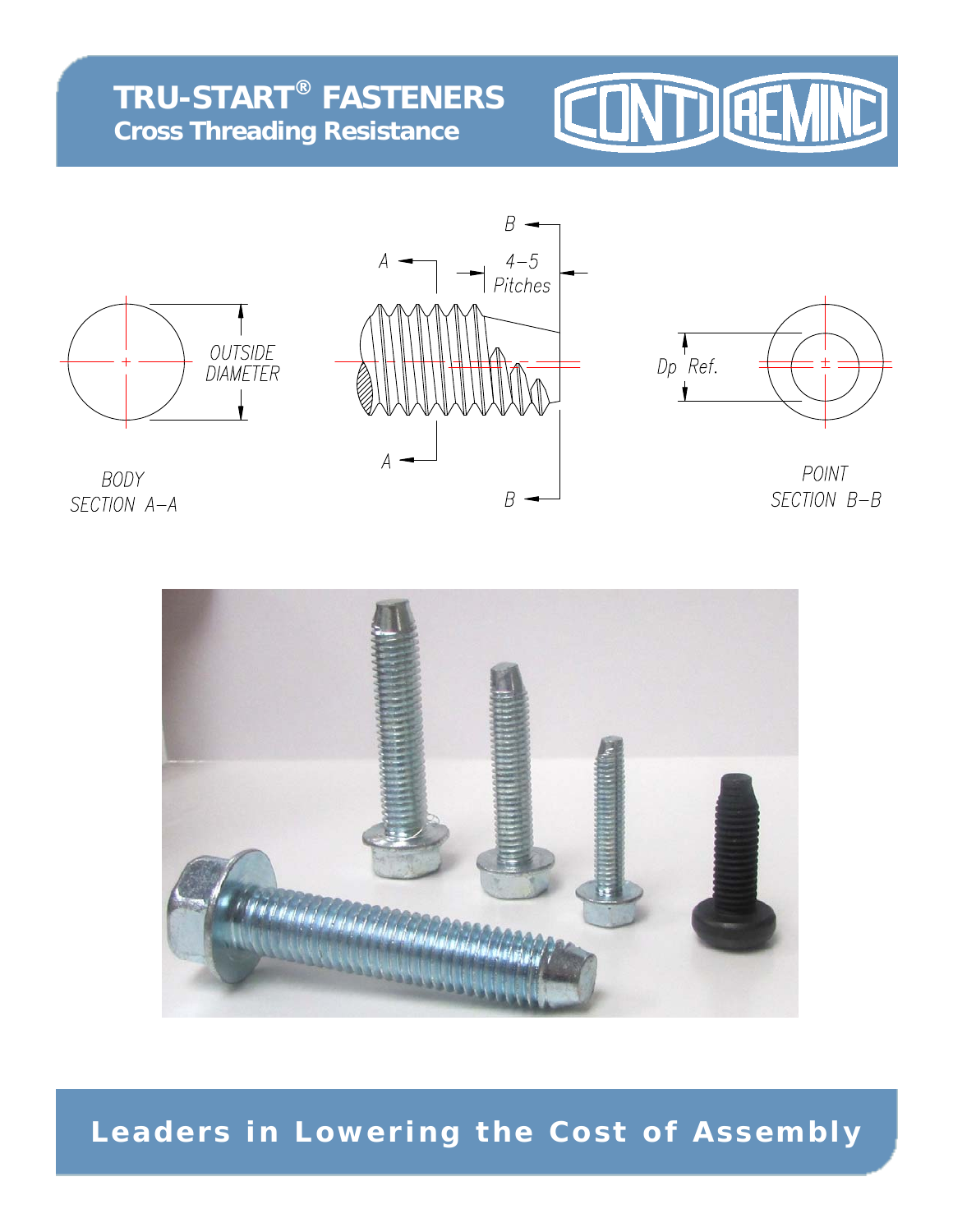## **TRU-START® FASTENERS**

Cross threading - it occurs every day in many factories as products are assembled with threaded fasteners. At some sites it is so common that for the more troublesome applications, special repair screws of the same pitch, but one size larger in diameter are stocked for replacement purposes. The rework and repair costs can be huge, but are often accepted as standard operating procedure. Now, there is a fastener designed to prevent cross threading and its associated costs - **The TRU-START® fastener**. The unique TRU-START® point design not only prevents cross threading in tapped holes, but also locates and aligns the fastener when entering a tapped hole. The absence of threads along one side of the fastener prevents the fastener from engaging the nut threads while the fastener is at an angle. The orientation and angle of the point were developed in relationship to the fastener's thread helix angle. All these features add up to cost savings, because cross threading, even in a small percentage of assemblies, can be very expensive. Cross threading can damage or destroy an assembly causing unnecessary down time, expensive repairs, and/or the complete loss of an expensive component. An even higher cost can result from cross threaded joints that are not detected at assembly, because cross threading is not always readily apparent during assembly. Often the joint appears satisfactory and offers little evidence that the joint formed is incapable of withstanding its intended design loads. TRU-START® fasteners were developed in response to end-user demands to reduce costs by preventing cross threaded joints.

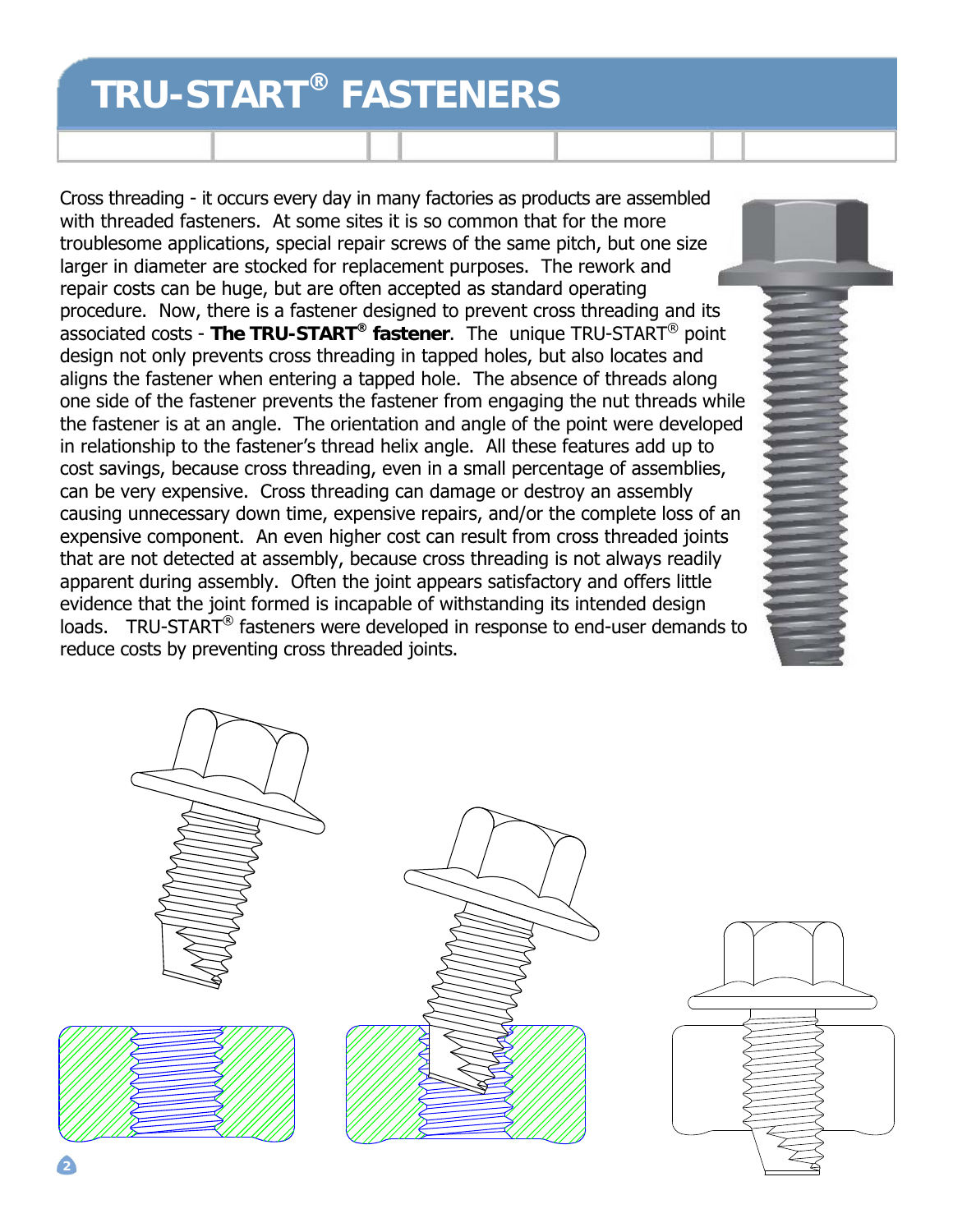# **TRU-START® FASTENERS**

## **APPLICATIONS**

## **Primary applications for TRU-START® fasteners are when:**

## **1. Cross threading is likely to occur:**

- Limited visibility–difficult or restricted access
- Soft metal nut members
- Fine pitch fasteners
- Mis-aligned components

## **2. Cross threading is hard to detect:**

- Automated assemblies
- Soft metal nut members
- Small diameter fasteners
- Low torque applications
- High speed power driven fasteners

## **3. Cross threading causes costly repair:**

- Expensive castings
- Complex assemblies
- Automotive bodies and engine blocks
- Any fastener installed in the final assembly stages
- Expensive downtime

TRU-START® fasteners are ideal for automated and robotic assemblies. They **eliminate** downtime and damage from cross threaded assemblies. TRU-START<sup>®</sup> fasteners defend against faulty assemblies, even in unsupervised situations.

## **AVAILABILITY**

The TRU-START<sup>®</sup> point style places little restriction on the configuration that you can specify for a TRU-START® part. TRU-START® fasteners can be manufactured with virtually any head, drive, or shoulder style. Metric and inch sizes are both available. Any finish can be specified.

## **OFF ANGLE CAPABILITY**

Off angle driving is typically what causes cross threaded assemblies. While few applications are intentionally designed for off angle driving, due to limited visibility, awkward access or operator fatigue, off angle driving conditions actually occur in many cases. TRU-START® fasteners are self-aligning and pick up the nut thread correctly when introduced to threaded nuts at an angle.